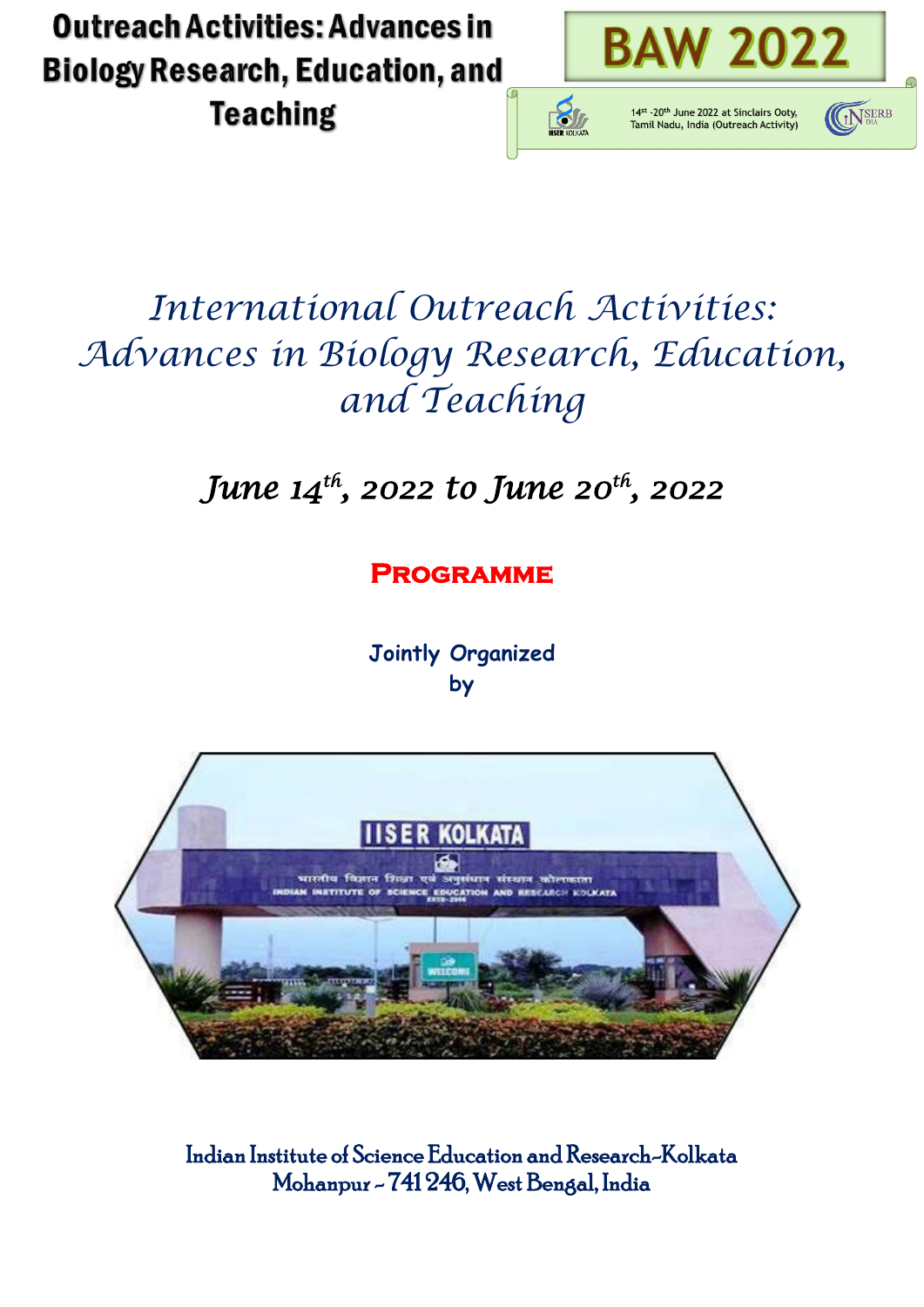

14<sup>st</sup> -20<sup>th</sup> June 2022 at Sinclairs Ooty,<br>Tamil Nadu, India (Outreach Activity)

**BAW 2022** 



| <b>Wednesday, June 14th, 2022</b> |                                        |  |
|-----------------------------------|----------------------------------------|--|
| <b>Until 15:00 hrs.</b>           | <b>Arrival at Sinclairs Ooty</b>       |  |
| 15:00-17:00 hrs.                  | <b>Snacks and Meet and Greet</b>       |  |
| 17:00-19:00 hrs.                  | <b>Registration for the Conference</b> |  |
| 19:30-21:00 hrs.                  | <b>Dinner &amp; Networking</b>         |  |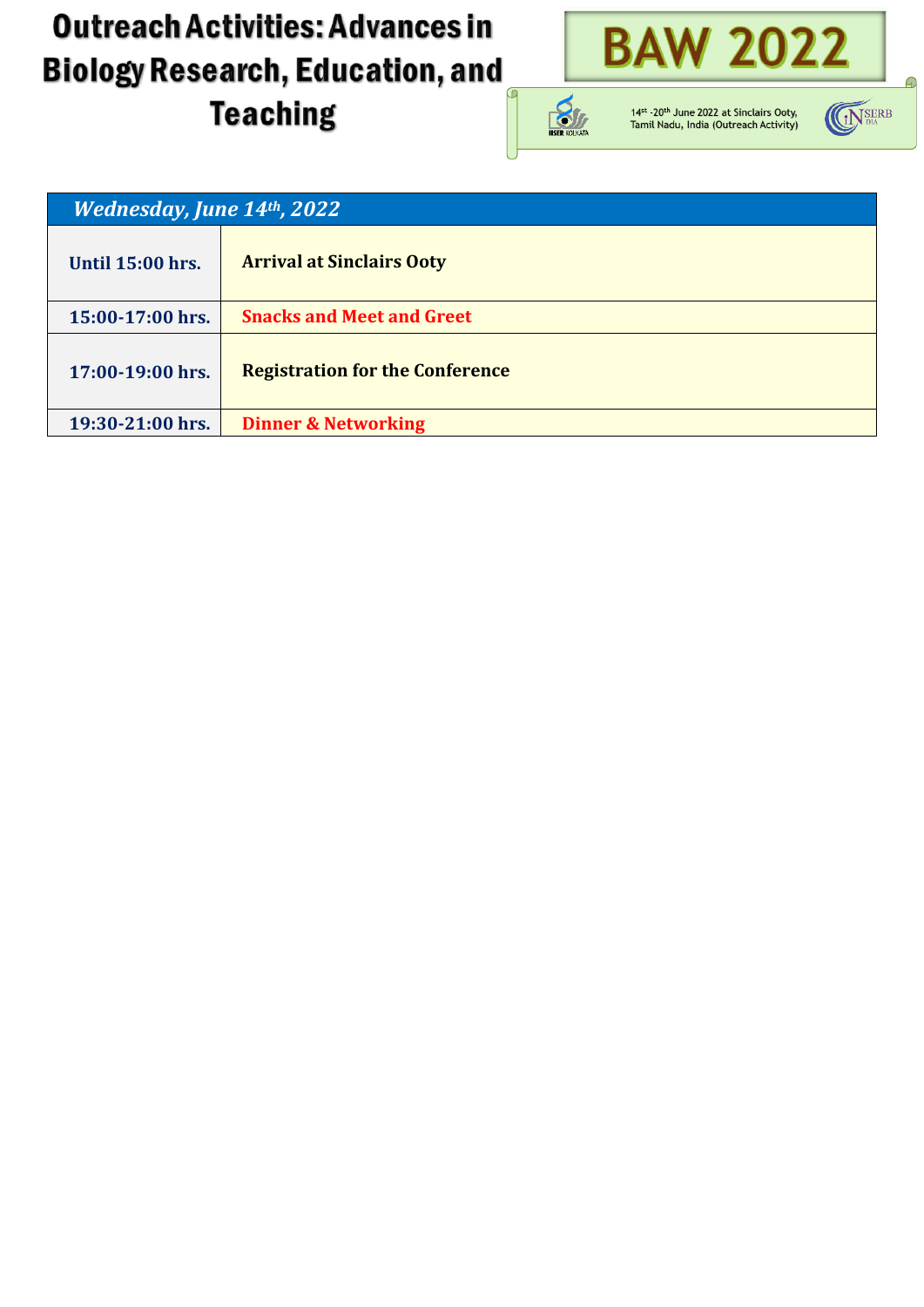



14<sup>st</sup> -20<sup>th</sup> June 2022 at Sinclairs Ooty,<br>Tamil Nadu, India (Outreach Activity)



| <b>Wednesday, June 15th, 2022</b> |                                                                                            |
|-----------------------------------|--------------------------------------------------------------------------------------------|
| 07:30-08:45 hrs.                  | <b>Breakfast</b>                                                                           |
| 09:00-09:30 hrs.                  | <b>Inauguration</b>                                                                        |
| 09:30-10:10 hrs.                  | <b>Chaperonins made to order</b><br>Kaushik Chakraborty, Ph.D.                             |
| 10:15-10:55 hrs.                  | <b>TBA</b><br>Ellora Sen, Ph.D.                                                            |
| 11:00-11:30 hrs.                  | <b>Tea Break</b>                                                                           |
| 11:30-12:10 hrs.                  | Role of alternate RNA conformations in human health and disease<br>Ambadas B. Rode, Ph.D.  |
| 12:15-12:55 hrs.                  | <b>Atomic Force Microscopy (AFM) for probing Biological Processes</b><br>Shamik Sen, Ph.D. |
| 13:00-14:30 hrs.                  | <b>Lunch</b>                                                                               |
| 14:30-15:15 hrs.                  | <b>Engineering 3D Pathotypic Models for Breast Cancer</b><br>Kaushik Chatterjee, Ph.D.     |
| 15:15 -16:30 hrs.                 | <b>Poster Session &amp; Tea Break</b>                                                      |
| 16:30-18:00 hrs.                  | <b>Poster Session</b>                                                                      |
| 18:00-18:40                       | From leukaemia epigenetics to targeted therapy<br>Amitava Sengupta, Ph.D.                  |
| 19:30-21:00 hrs.                  | <b>Dinner</b>                                                                              |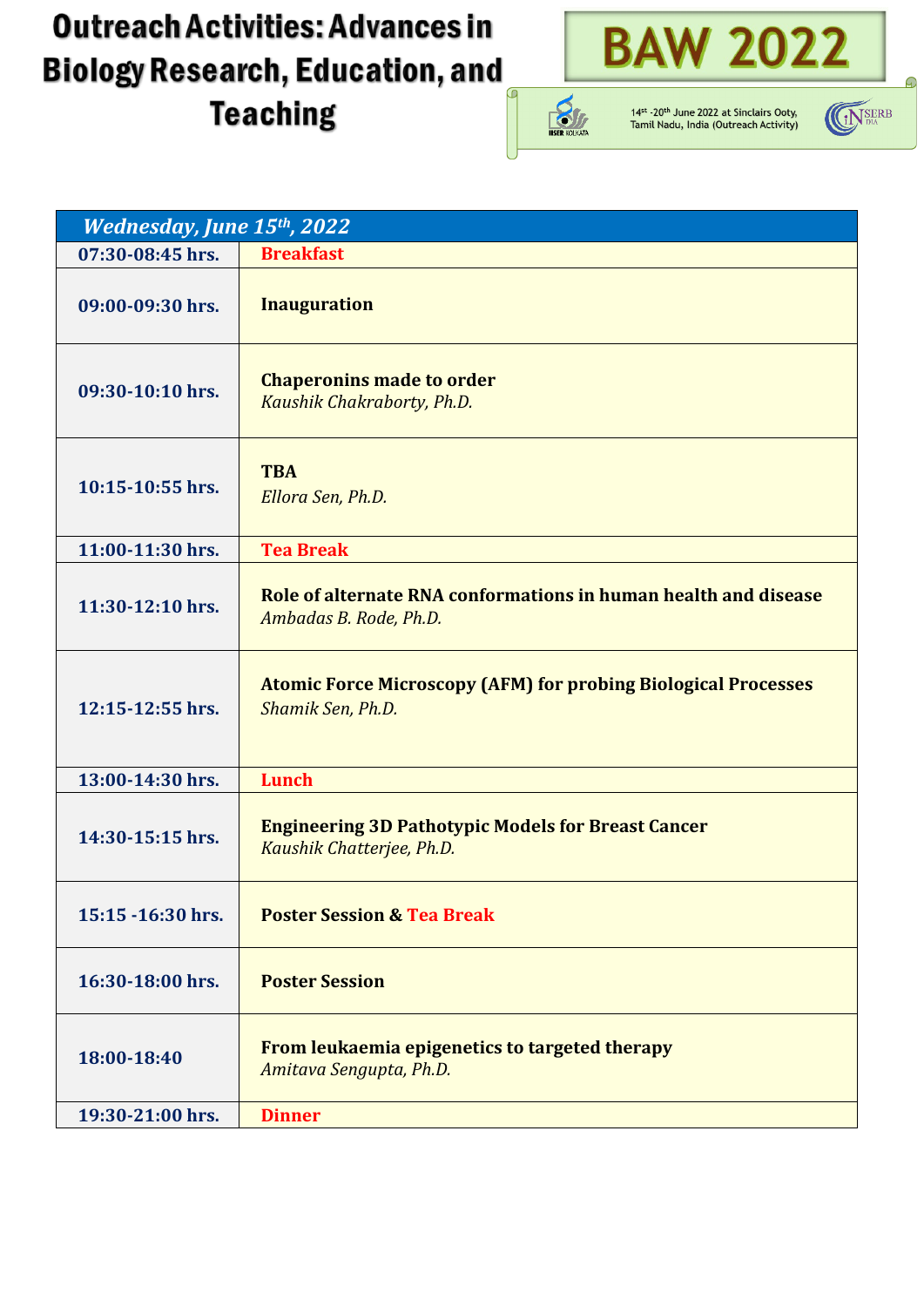



14<sup>st</sup> -20<sup>th</sup> June 2022 at Sinclairs Ooty,<br>Tamil Nadu, India (Outreach Activity)



| <b>Thursday, June 16th, 2022</b> |                                                                                                               |
|----------------------------------|---------------------------------------------------------------------------------------------------------------|
| 07:30-08:45 hrs.                 | <b>Breakfast</b>                                                                                              |
| 09:00-09:30 hrs.                 | Dr. Randall J Cohrs Memorial                                                                                  |
| 09:30-10:10 hrs.                 | Host microRNA in anti-viral response: From innate immunity of CNS to<br>neuronal death<br>Anirban Basu, Ph.D. |
| $10:15-10:55$ hrs.               | <b>TBA</b><br><b>Sunit Singh, Ph.D.</b>                                                                       |
| 11:00-11:30 hrs.                 | <b>Tea Break</b>                                                                                              |
| 11:30-12:10 hrs.                 | <b>TBA</b><br>Arup Banerjee, Ph.D.                                                                            |
| $12:15-12:55$ hrs.               | <b>TBA</b><br>Rajat Sandhir, Ph.D.                                                                            |
| 13:00-14:30 hrs.                 | <b>Lunch</b>                                                                                                  |
| 14:30-14:50 hrs                  | <b>Student Talk 1 (TBA)</b>                                                                                   |
| 14:50-15:10 hrs.                 | <b>Student Talk 2 (TBA)</b>                                                                                   |
| 15:10-15:40 hrs.                 | <b>Tea Break</b>                                                                                              |
| 15:40-16:20 hrs.                 | <b>TBA</b><br>Urmi Chatterji, Ph.D.                                                                           |
| 16:20-16:50 hrs.                 | <b>Revelation of the SELF: A journey into the infinite</b><br>Ellora Sen, Ph.D.                               |
| 16:50-17:30                      | <b>Celebrating the life of Dr. Randall J Cohrs with the Traditional Indian</b><br><b>Festival of Colours</b>  |
| 19:30-21:00 hrs.                 | <b>Dinner</b>                                                                                                 |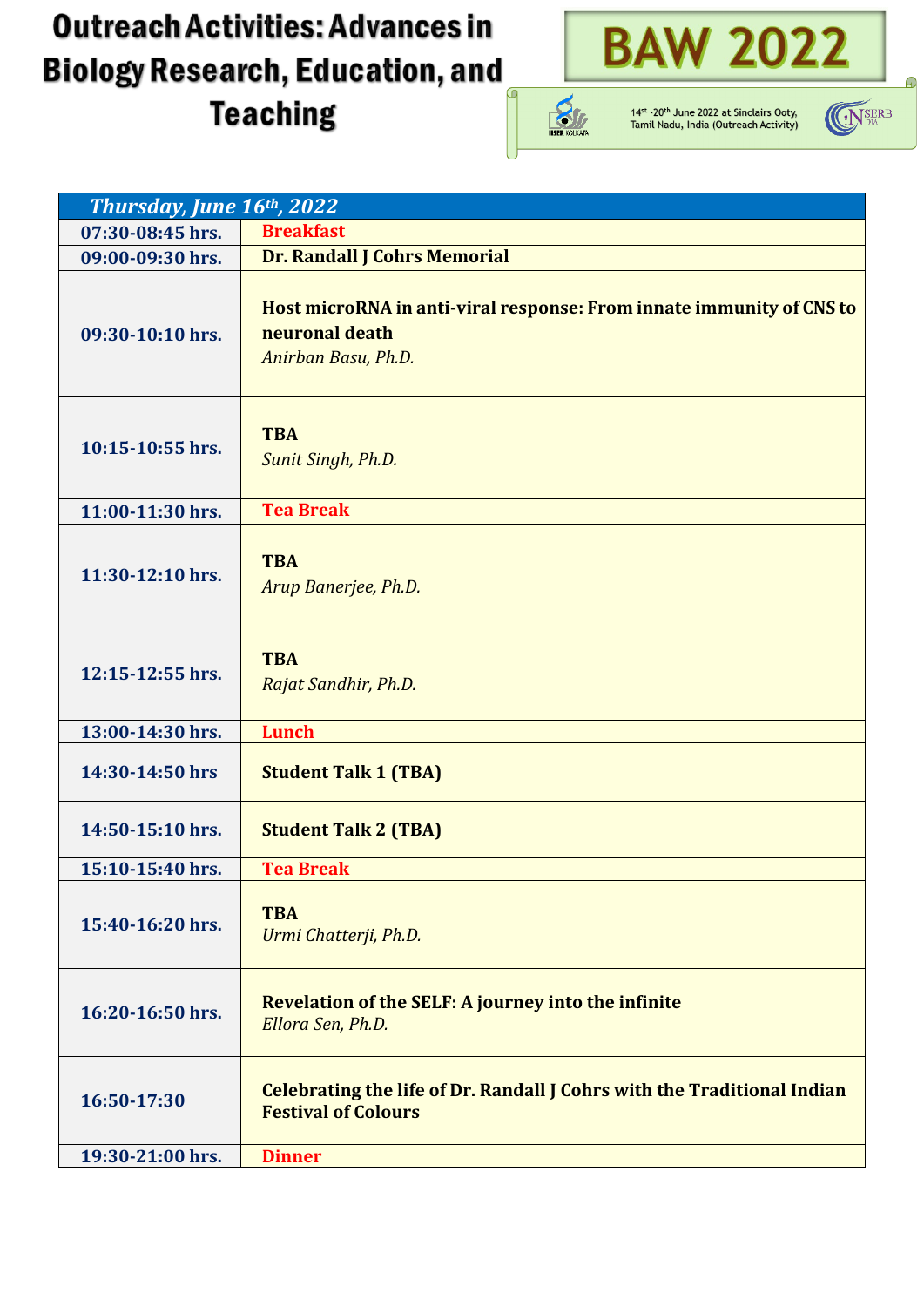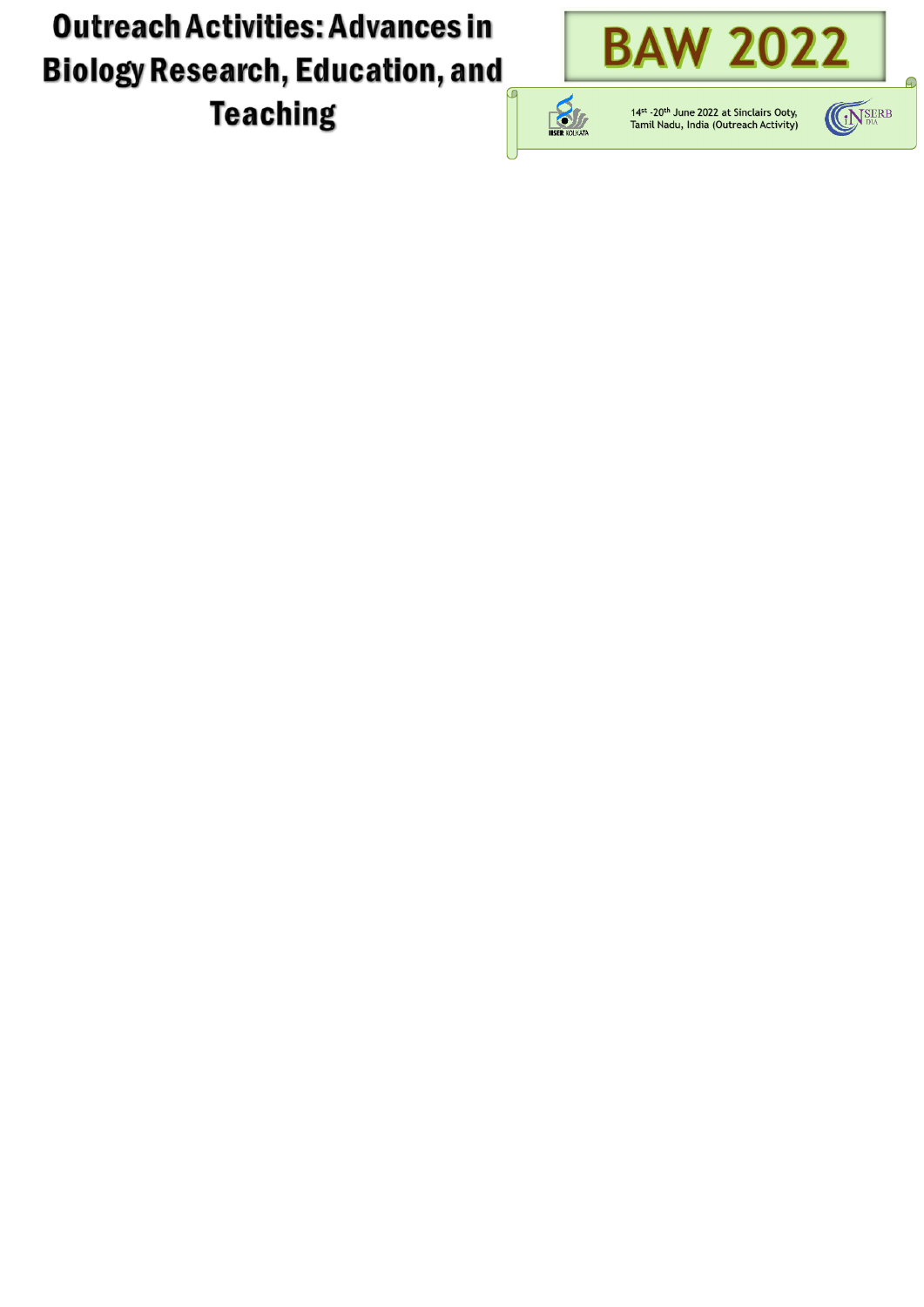



14<sup>st</sup> -20<sup>th</sup> June 2022 at Sinclairs Ooty,<br>Tamil Nadu, India (Outreach Activity)



| Friday, June 17th, 2022 (Ayurveda Day) |                                                                                                                                                          |  |
|----------------------------------------|----------------------------------------------------------------------------------------------------------------------------------------------------------|--|
| 08:00-09:15 hrs.                       | <b>Breakfast</b>                                                                                                                                         |  |
| 09:30-10:10 hrs.                       | A holistic glimpse of Ayurveda-the route of all medicine<br>Shovan Sengupta, C.A.                                                                        |  |
| 10:15-10:55 hrs.                       | Potent antiviral effect of Neem bark extract on SARS-CoV-2 and<br><b>Mouse Hepatitis Virus Strains</b><br>Jayasri Das Sarma, Ph.D.                       |  |
| 11:00-11:30 hrs.                       | <b>Tea Break</b>                                                                                                                                         |  |
| 11:30-12:10 hrs.                       | The putative role of Spike protein fusion peptides in virus<br>fusogenicity<br>Debnath Pal, Ph.D.                                                        |  |
| 12:15-12:55 hrs.                       | Dietary αKG inhibits SARS CoV-2 replication and rescues lung<br>pathogenesis to restore 02 saturation by inhibiting pAkt<br>Prasenjit Guchhait, Ph.D.    |  |
| 13:00-14:30 hrs.                       | Lunch                                                                                                                                                    |  |
| 14:30-14:50 hrs                        | <b>Student Talk 3 (TBA)</b>                                                                                                                              |  |
| 14:50-15:10 hrs.                       | <b>Student Talk 4 (TBA)</b>                                                                                                                              |  |
| 15:10-15:40 hrs.                       | <b>Tea Break</b>                                                                                                                                         |  |
| 15:40-16:25 hrs.                       | <b>Plenary Talk</b><br>Our lab journey towards unmasking the neurotherapeutic potential<br>of a key plasticity marker, PSA-NCAM<br>Gurcharan Kaur, Ph.D. |  |
| 16:25-17:05 hrs.                       | <b>TBA</b><br>Rupasri Ain, Ph.D.                                                                                                                         |  |
| 17:05-17:30 hrs.                       | A Journey of Revelation and introspection to discover oneself<br>Shovan Sengupta, C.A.                                                                   |  |
| 19:30-21:00 hrs.                       | <b>Dinner</b>                                                                                                                                            |  |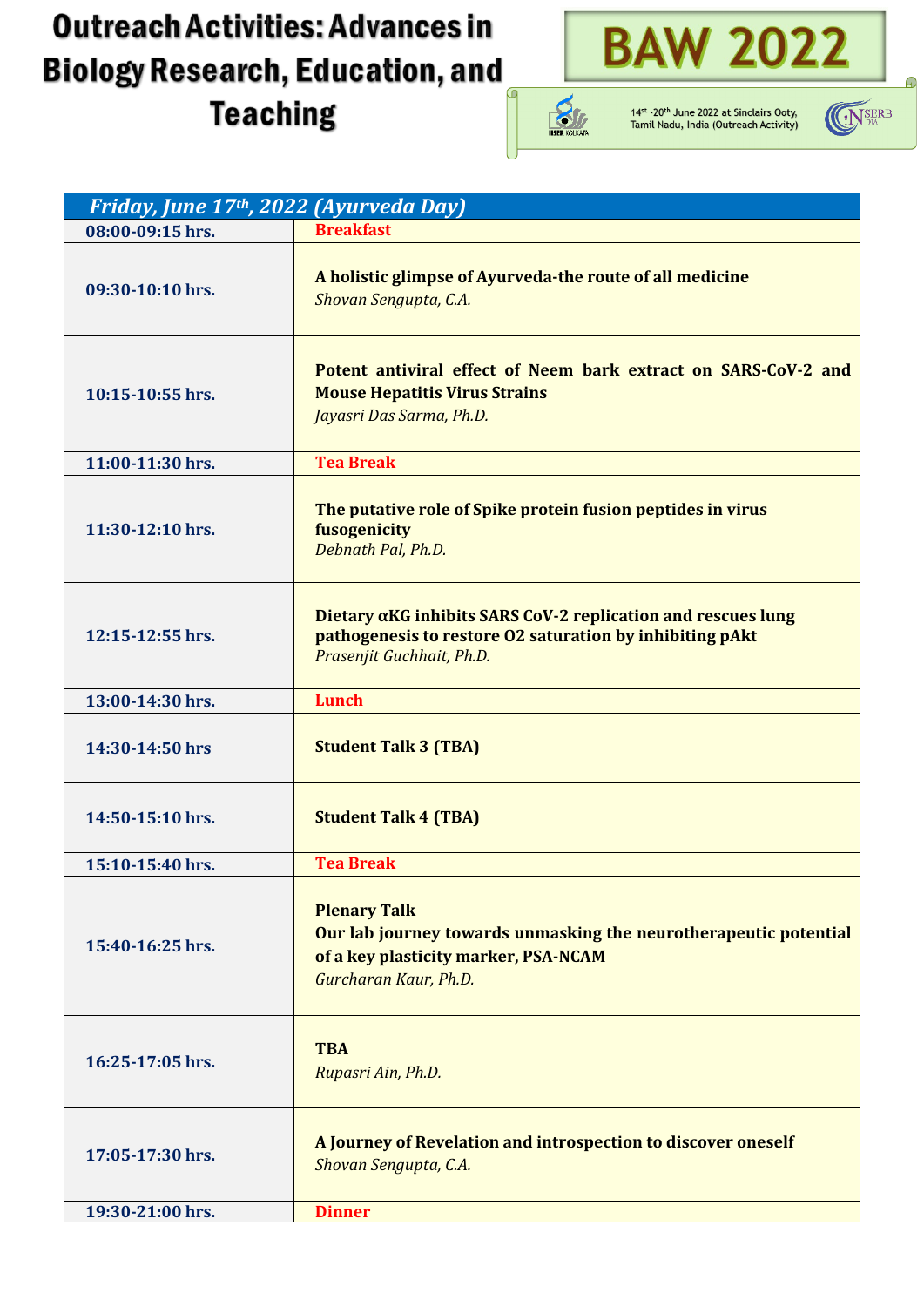



14<sup>st</sup> -20<sup>th</sup> June 2022 at Sinclairs Ooty,<br>Tamil Nadu, India (Outreach Activity)



| Saturday, June 18th, 2022 |                                                                                                                        |  |
|---------------------------|------------------------------------------------------------------------------------------------------------------------|--|
| 08:00-09:15 hrs.          | <b>Breakfast</b>                                                                                                       |  |
| 09:30-10:10 hrs.          | <b>TBA</b><br>Subhas C Biswas, Ph.D.                                                                                   |  |
| $10:15-10:55$ hrs.        | <b>TBA</b><br>Snehasikta Swarnkar, Ph.D.                                                                               |  |
| 11:00-11:30 hrs.          | <b>Tea Break</b>                                                                                                       |  |
| 11:30-12:10 hrs.          | <b>Social Hormones and Olfactory Behavior: Recent advances and its</b><br>clinical implication<br>Sunil Dhungel, Ph.D. |  |
| 12:15-12:35 hrs.          | <b>Student Talk 5 (TBA)</b>                                                                                            |  |
| 12:35-12:55 hrs.          | <b>Student Talk 6 (TBA)</b>                                                                                            |  |
| 13:00-14:30 hrs.          | Lunch                                                                                                                  |  |
| 14:30-15:10 hrs           | <b>Panel Discussion</b>                                                                                                |  |
| 15:10-15:40 hrs.          | <b>Tea Break</b>                                                                                                       |  |
| 15:40-16:30 hrs.          | <b>Company Talk 1 (TBA)</b>                                                                                            |  |
| 16:30-18:00               | <b>Validatory Session &amp; Closing Ceremony</b>                                                                       |  |
| 18:00-19:00 hrs.          | <b>Cultural Event / Local Walking tour Near Sinclairs</b>                                                              |  |
| 19:30-21:00 hrs.          | <b>Dinner</b>                                                                                                          |  |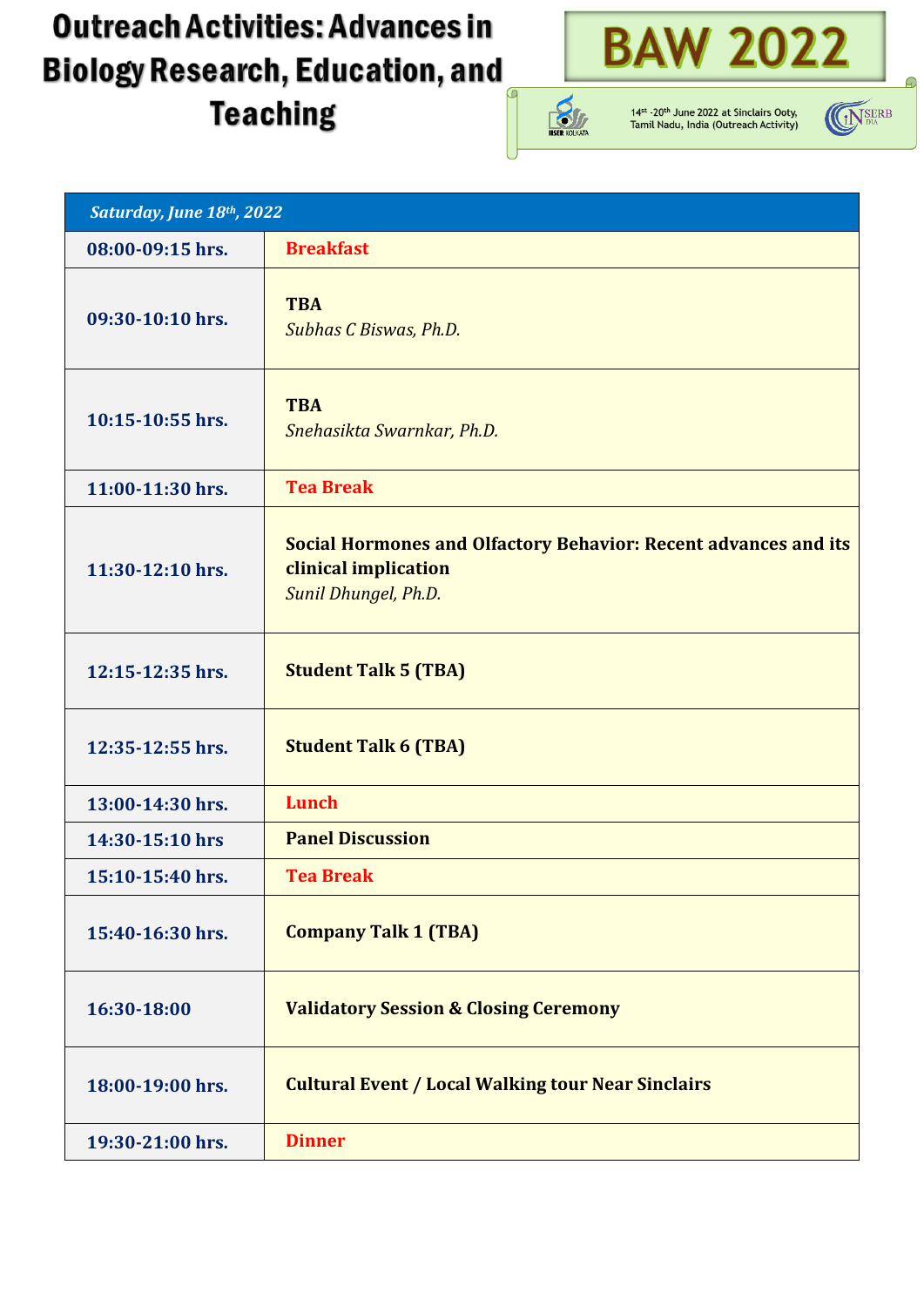



14<sup>st</sup> -20<sup>th</sup> June 2022 at Sinclairs Ooty,<br>Tamil Nadu, India (Outreach Activity)



| <b>Sunday, June 19th, 2022</b> |                     |
|--------------------------------|---------------------|
| $08:00-09:15$ hrs.             | <b>Breakfast</b>    |
| 09:30-17:00                    | <b>Travel Spree</b> |